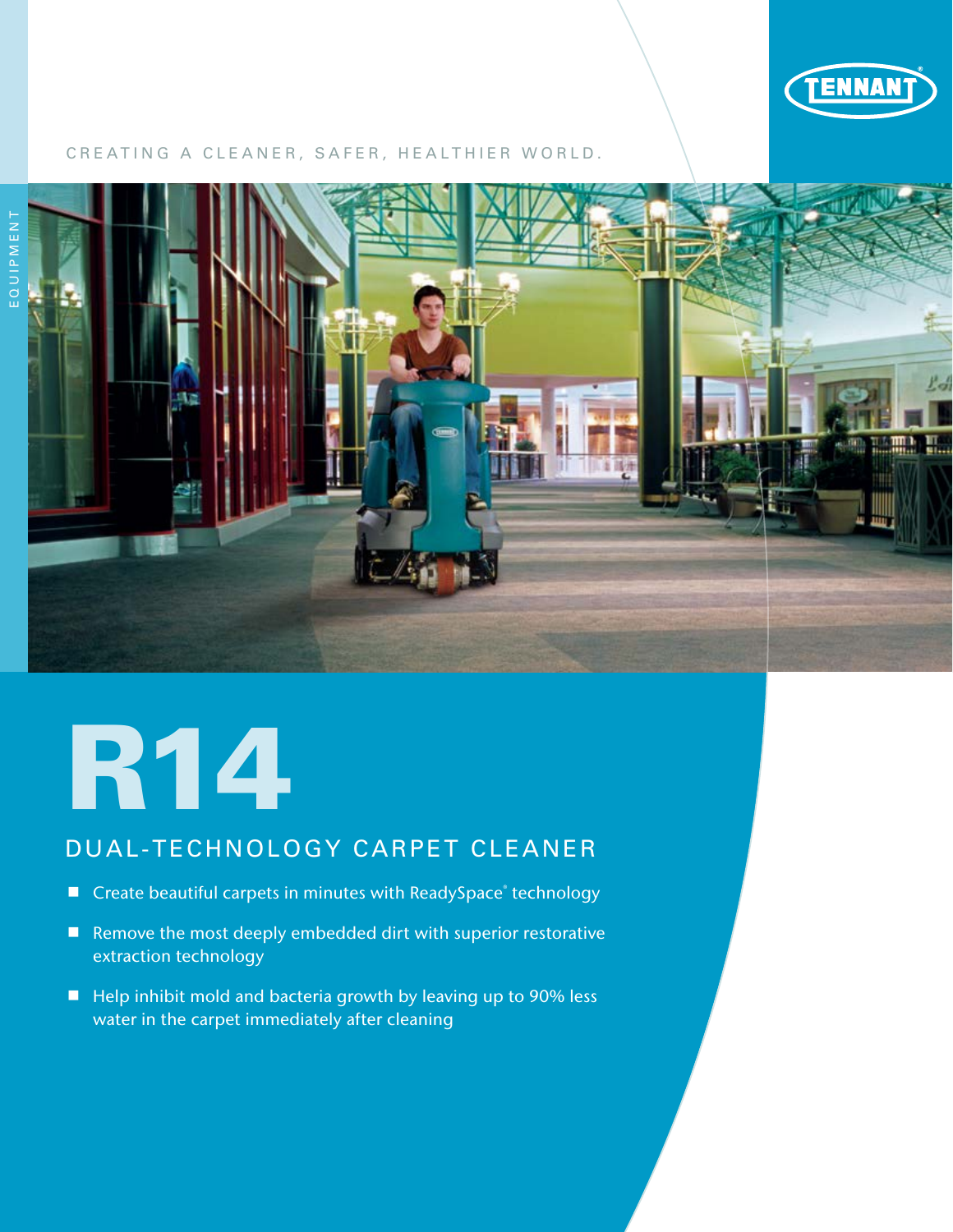## OUTSTANDING DUAL-TECHNOLOGY CARPET CLEANING FROM A SINGLE MACHINE



The R14 combines patented ReadySpace<sup>®</sup> technology with deep extraction power to deliver unbeatable carpet cleaning results.

## CREATE FRESHER, HEALTHIER ENVIRONMENTS

Using 80% less water to clean, and leaving up to 90% less water in the carpet, the R14 with ReadySpace helps reduce mold and bacteria growth and leaves spaces cleaner and healthier.

## INCREASE ENVIRONMENTAL SAFETY

Since carpets dry faster with ReadySpace technology, the risk of slip-and-fall accidents when transitioning from just-cleaned carpet to hard floor is noticeably reduced.

## EFFECTIVELY CLEAN THE LARGEST CARPETED SPACES

With a wide 28 in / 710 mm cleaning path, a generous 32 gal / 121 L Hygenic $\degree$  solution tank, and three hour battery run time, the R14 with ReadySpace delivers continuous cleaning time.

## POWERFUL RESTORATIVE EXTRACTION TECHNOLOGY

Tennant pioneered extraction technology and with the R14, we deliver the most effective deep extraction available. Dual counter-rotating extraction brushes combine with patented vacuum shoe design to leave carpets fresh, clean, and looking like new.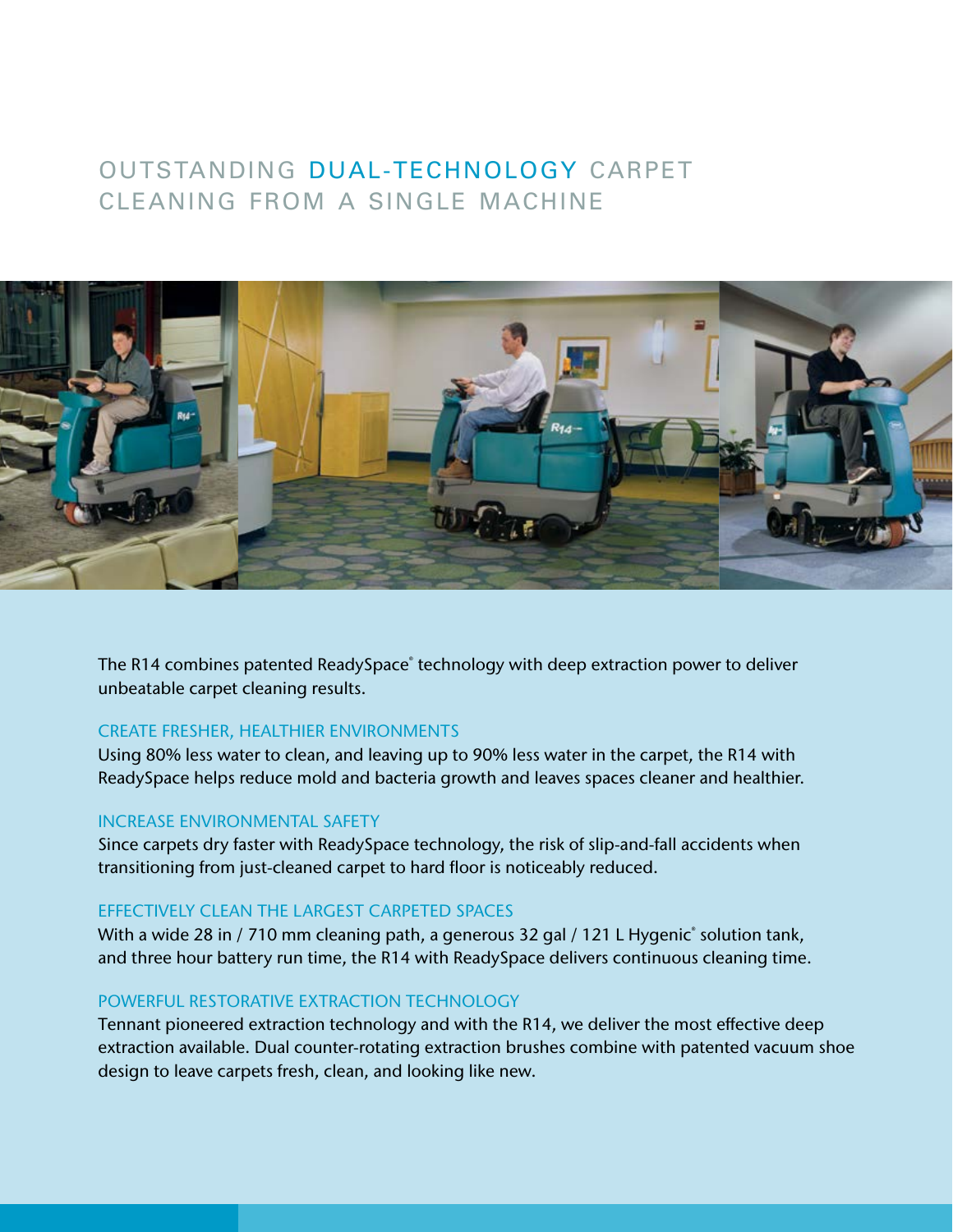## INSIDE THE R14

Quickly and easily – with no tools – change from ReadySpace technology to deep extraction technology and back.

Effectively train the most inexperienced operators with the simple-to-use, soft touch control panel.

TEXAM!

Maneuver into and out of congested areas with compact design.

Lift and remove more dirt from both the front and the back of carpet fibers with double agitation, counter-rotating brushes and rollers.

Achieve unmatched results from a patented vacuum shoe design that features maximum water suction across the entire cleaning path.



## CARPETS CLEAN, DRY AND READY IN MINUTES

Patented ReadySpace® technology creates clean carpet spaces that are dry and ready to use in less than 30 minutes. Consider the benefits:

- $\mathbf{E}$ Reopen rooms and carpeted areas sooner
- $\overline{\phantom{a}}$ Keep space accessible to guests and customers
- $\blacksquare$ Improve carpet appearance in high traffic areas with more frequent cleanings
- $\blacksquare$ Reduce the risk of slip-and-fall when transitioning from damp carpet to hard floors